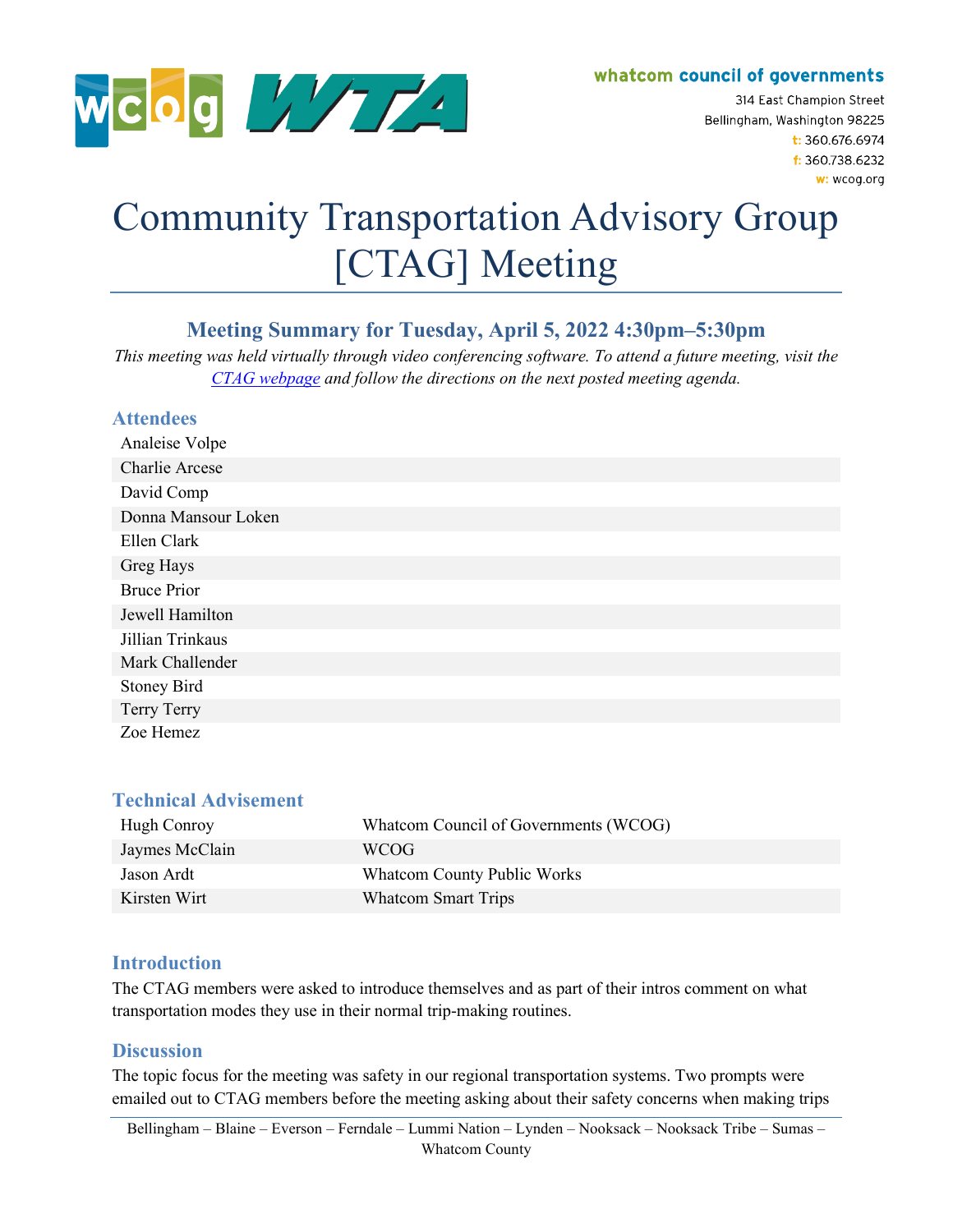## whatcom council of governments



314 East Champion Street Bellingham, Washington 98225  $t: 360.676.6974$ f: 360.738.6232 w: wcog.org

in the region and what strategies they believe could alleviate those concerns. The summarized responses were shown to group and then were discussed and expanded upon in-meeting.

#### **"What are one or two examples of aspects of the transportation systems in your regular tripmaking routine that may make you feel unsafe?"**

- Narrow, busy roads that are difficult for biking or crossing by foot
- Poor lighting
- High/fast traffic in urban areas
- Debris in bike lane/road shoulder or general poor lane conditions
- Incomplete bike lanes
- Pedestrian/biker visibility to vehicles
- Crosswalks on arterial streets
- Personal safety when walking in downtown Bellingham
- Crossing to the other side of I-5 without a car
- Narrower walkways, specifically tree wells and the recently expanded restaurant seating across sidewalks, affecting travel by mobility device
- Poor pedestrian access to transit stops

**"What strategies or improvements to our transportation systems do you think could help increase your level of safety and comfort when making trips (especially as it pertains to specific modes like busing, biking, driving, walking, etc)?"**

- Better infrastructure separation between cars and other modes
- More bicycle-pedestrian connections/paths that are separate from roads
- Public transit no-pay days
- Bicycle safety classes, especially for children
- Better street lighting
- Traffic calming in urban areas
- More bike lanes on populated corridors (like Lakeway Dr in Bellingham)
- Better rules-of-the-road education/enforcement
	- o "Right turn on red" driver awareness
	- o Drivers with right of way stopping for non-right of way traffic (like bikes stopped at a side street), creating unpredictability
- Intra-regional bicycle connections
- City or region-wide outreach marketing, like Bellingham's "Ride like a Driver, Drive like a Biker"